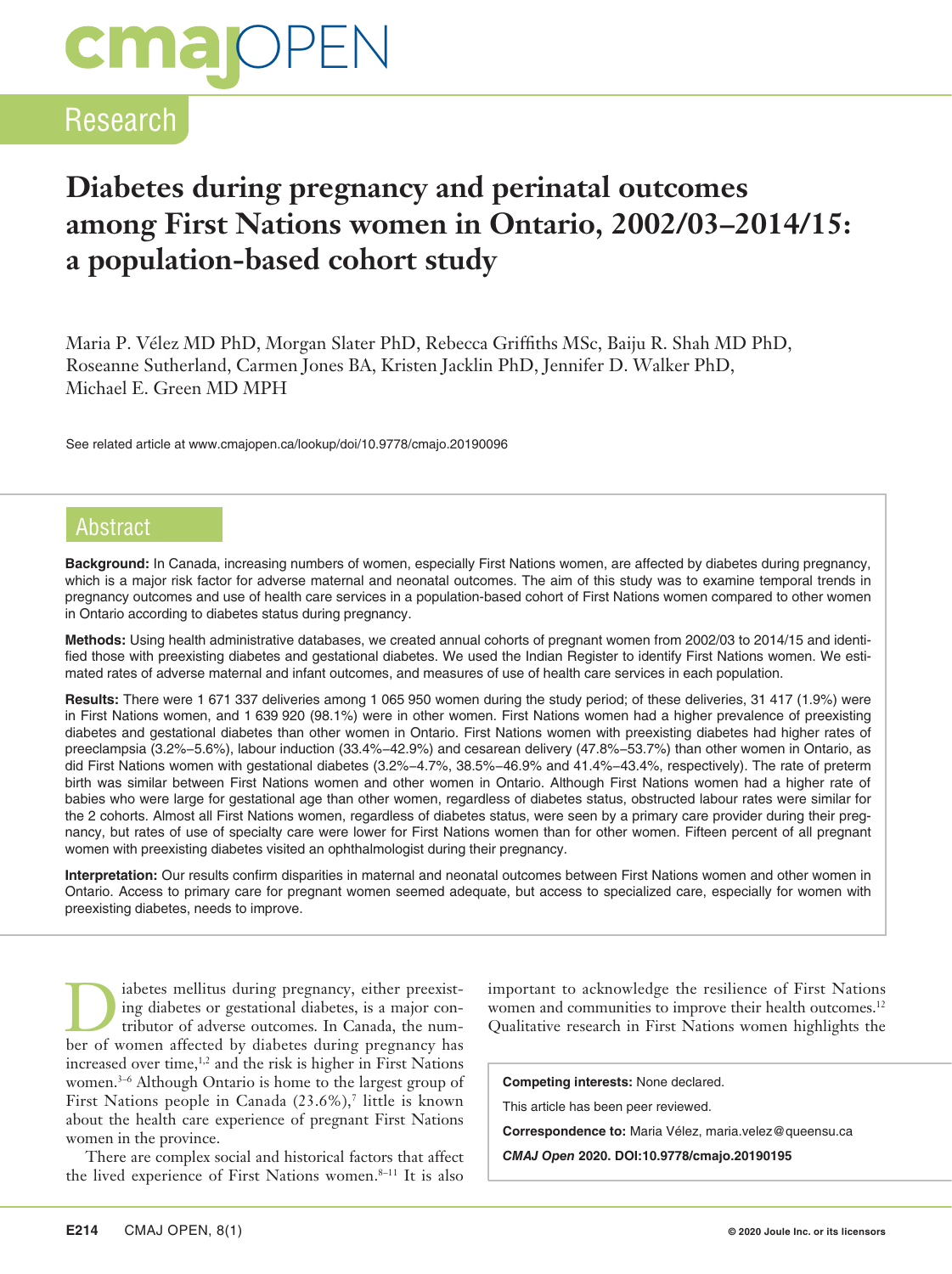CMAJ OPEN, 8(1) **E215**

#### need to improve pregnancy care through a more patientcentred–care approach.13 In this context, surveillance of diabetes during pregnancy is important for quantifying whether disparities in pregnancy outcomes have decreased between First Nations women and other populations.

The aim of the present study was to examine temporal trends in pregnancy outcomes and use of health care services in a population-based cohort of First Nations women compared to other women in Ontario according to diabetes status during pregnancy.

### **Methods**

#### **Setting and design**

This was a population-based cohort study of all hospital deliveries among women 13–50 years old in Ontario from Apr. 1, 2002, to Mar. 31, 2015 using health data sets housed by ICES. This work is part of a larger, collaborative project between the Chiefs of Ontario and academic researchers to describe the landscape of diabetes in First Nations people in Ontario.<sup>14,15</sup>

#### **Study population and data sources**

The creation of the cohorts and description of the major data sets used are described elsewhere.<sup>16</sup> We identified women and their newborns through the MOMBABY data set,<sup>17</sup> which includes records derived from the Discharge Abstract Database for all mother−newborn pairs in which the baby was delivered from 2002/03 onward and captures 99% of all births in Ontario.18 Only singleton pregnancies were included. We identified First Nations women using the Indian Register, which includes people who are recognized and registered as First Nations people by the federal government under the *Indian Act*. 19,20

#### **Study exposures**

We used the Ontario Diabetes Database to identify women with preexisting diabetes, defined as diagnosis of diabetes (type 1 or type 2) at any point before pregnancy. We defined gestational diabetes according to Booth and colleagues'18 definition (for which they used a validated algorithm): the presence of 1 or more diagnostic codes of diabetes from hospital discharge abstract records, or 2 or more billing claims with diagnosis of diabetes in the last 120 days of pregnancy, in the absence of preexisting diabetes.

#### **Outcomes**

We compared the prevalence of preexisting diabetes and gestational diabetes in First Nations women versus other women in Ontario. To estimate rates of common maternal and infant indicators of perinatal surveillance, $21$  we linked data for women and their newborns using the Discharge Abstract Database. Maternal outcomes included preeclampsia, induction of labour, obstructed labour and cesarean delivery. Infant outcomes included preterm birth (< 37 wk in gestational age), large for gestational age (birth weight > 90th percentile for gestational age according to Canadian growth curves)<sup>22</sup> and stillbirth.

We determined use of health care services during pregnancy, including visits to primary care, obstetrics and gynecology, internal medicine or endocrinology (for women with gestational diabetes or preexisting diabetes), and ophthalmology or optometry (for women with preexisting diabetes), by examining physician billing claims for the period up to 280 days before delivery.

#### **Statistical analysis**

Maternal age was captured at time of delivery. Each delivery was counted separately. Estimates of prevalence and maternal and infant outcomes were age-standardized to 2002/03. We estimated the prevalence (per 1000 deliveries) of preexisting diabetes and gestational diabetes in the 2 cohorts yearly from 2002/03 to 2014/15. We expressed the frequency of maternal and neonatal outcomes and their 95% confidence intervals (CIs) in women with no diabetes, preexisting diabetes and gestational diabetes using rates (per 100 deliveries) for 3 periods: 2002/03 to 2004/05, 2006/07 to 2009/10, and 2010/11 to 2014/15. We used age-standardized incidence rate ratios (IRRs) and 95% CIs to contrast rates for the 3 periods between First Nations women and other women in Ontario. We used the direct standardization method and the Mantel–Haenszel rate ratio statistic to compare ratios. We used the Cochran– Armitage trend test to assess temporal trends from 2002/03 to 2014/15. Privacy considerations necessitated the suppression of cells with small values  $(≤ 5)$ . All analyses were carried out with SAS Enterprise Guide version 7.1 (SAS Institute).

#### **Ethics approval**

The project received approval from the Chiefs of Ontario Data Governance Committee and the research ethics boards of Queen's University and Laurentian University.

#### **Results**

We identified 1 671 337 deliveries among 1 065 950 women between 2002/03 and 2014/15 in Ontario. Of these deliveries, 31 417 (1.9%) were in First Nations women, and 1 639 920 (98.1%) were in other women. The mean age at delivery was 25.2 (standard deviation 5.9) years for First Nations women and 30.1 (standard deviation 5.5) years among other women.

The prevalence of both preexisting diabetes and gestational diabetes was higher among First Nations women than other women in each of the years studied (Figure 1; Appendix 1, available at www.cmajopen.ca/content/8/1/E214/ suppl/DC1). For example, the prevalence per 1000 deliveries was 52.3 versus 13.9 in 2002/03 and 40.7 versus 20.5 in 2014/15 for preexisting diabetes, and 80.8 versus 36.6 in 2002/03 and 108.9 versus 60.7 in 2014/15 for gestational diabetes.

During the study period, the rate of gestational diabetes per 1000 deliveries increased among all women (80.8 to 108.9 in First Nations women  $[p = 0.003]$  and 36.6 to 60.7 in other women  $[p \lt 0.001]$ . The rate of preexisting diabetes per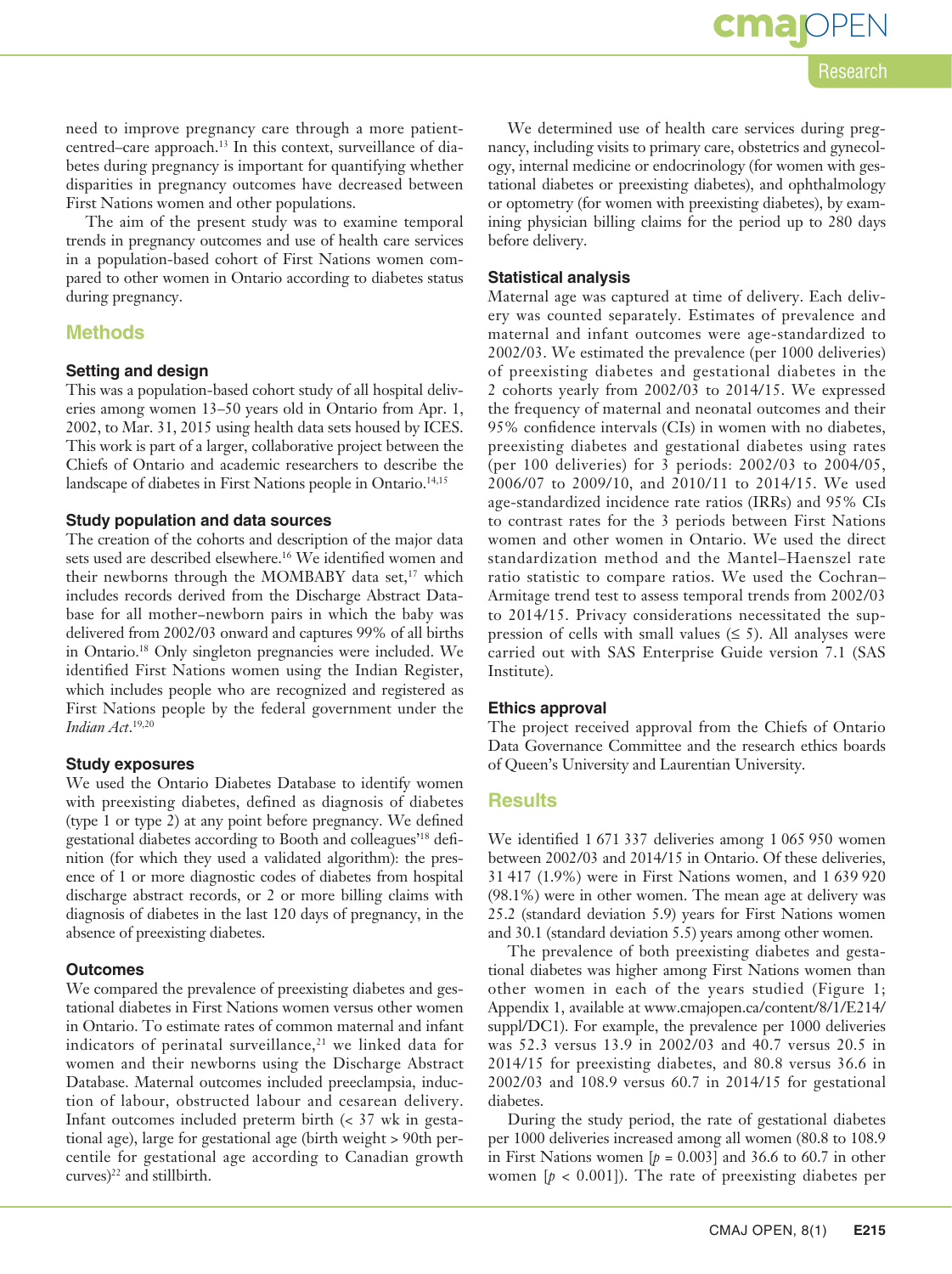# FN CM

## **Research**



**Figure 1:** Temporal trends in preexisting diabetes (A) and gestational diabetes (B) during pregnancy among First Nations women and other women in Ontario, 2002/03 to 2014/15. Dotted lines represent 95% confidence intervals.

1000 deliveries increased among other women (13.9 to 20.5 [*p* < 0.001]) but did not follow a linear trend in First Nations women, increasing from 52.3 in 2002/03 to 59.5 in 2012/13, then decreasing to 40.5 in 2014/15 ( $p = 0.6$ ).

#### **Maternal outcomes**

Maternal outcomes are shown in Tables 1A–1C. First Nations women had higher rates of preeclampsia than other women regardless of diabetes status. Among those with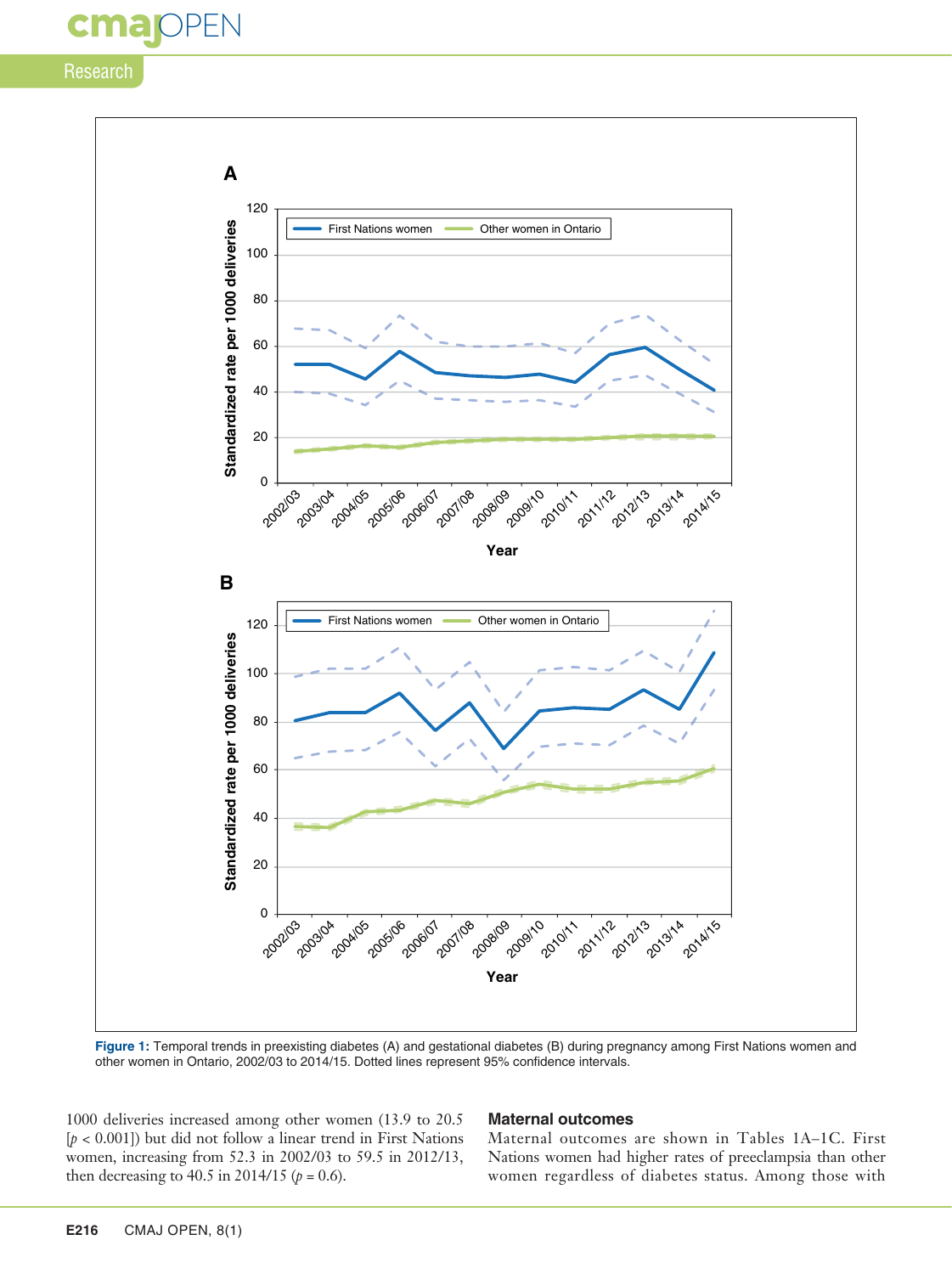# **OPEN** cma

# Research

| Table 1A: Maternal and labour outcomes in First Nations women and other women in Ontario without diabetes mellitus, 2002/03 to<br>2014/15         |                     |                     |                        |                            |                     |                        |
|---------------------------------------------------------------------------------------------------------------------------------------------------|---------------------|---------------------|------------------------|----------------------------|---------------------|------------------------|
|                                                                                                                                                   |                     | Other women         |                        | <b>First Nations women</b> |                     |                        |
| Outcome                                                                                                                                           | 2002/03-<br>2005/06 | 2006/07-<br>2009/10 | $2010/11 -$<br>2014/15 | 2002/03-<br>2005/06        | 2006/07-<br>2009/10 | $2010/11 -$<br>2014/15 |
| Preeclampsia                                                                                                                                      |                     |                     |                        |                            |                     |                        |
| Rate per 100 deliveries<br>$(95% \text{ Cl})$                                                                                                     | $1.1(1.1 - 1.1)$    | $1.0(1.0-1.1)$      | $1.3(1.2 - 1.3)$       | $1.4(1.1-1.8)$             | $1.3(1.0-1.7)$      | $1.7(1.4 - 2.1)$       |
| IRR (95% CI)                                                                                                                                      |                     |                     |                        | $1.32(1.04 - 1.66)$        | $1.29(1.01 - 1.65)$ | $1.36(1.13 - 1.63)$    |
| p for trend 2002/03-<br>2014/15                                                                                                                   |                     | < 0.001             |                        |                            | 0.2                 |                        |
| <b>Labour induction</b>                                                                                                                           |                     |                     |                        |                            |                     |                        |
| Rate per 100 deliveries<br>(95% CI)                                                                                                               | 20.6 (20.5-20.7)    | 20.8 (20.6-20.9)    | 24.1 (23.9-24.2)       | $22.5(21.1 - 23.9)$        | 23.7 (22.4-25.0)    | 26.4 (25.2-27.7)       |
| IRR (95% CI)                                                                                                                                      |                     |                     |                        | $1.09(1.03 - 1.16)$        | $1.14(1.08 - 1.21)$ | $1.10(1.05 - 1.15)$    |
| p for trend 2002/03-<br>2014/15                                                                                                                   |                     | < 0.001             |                        |                            | < 0.001             |                        |
| <b>Obstructed labour</b>                                                                                                                          |                     |                     |                        |                            |                     |                        |
| Rate per 100 deliveries<br>(95% CI)                                                                                                               | $5.7(5.6 - 5.7)$    | $6.2(6.1 - 6.3)$    | $6.2(6.1 - 6.3)$       | $4.6(4.0 - 5.3)$           | $5.5(4.9 - 6.2)$    | $5.3(4.8 - 5.9)$       |
| IRR (95% CI)                                                                                                                                      |                     |                     |                        | $0.81(0.71 - 0.93)$        | $0.89(0.79 - 1.00)$ | $0.86(0.78 - 0.95)$    |
| p for trend 2002/03-<br>2014/15                                                                                                                   |                     | < 0.001             |                        |                            | 0.03                |                        |
| Cesarean delivery                                                                                                                                 |                     |                     |                        |                            |                     |                        |
| Rate per 100 deliveries<br>(95% CI)                                                                                                               | 26.5 (26.4-26.7)    | 28.3 (28.2-28.5)    | 27.8 (27.7-27.9)       | 27.4 (25.8–29.0)           | 28.9 (27.4-30.4)    | 28.5 (27.2-29.8)       |
| IRR (95% CI)                                                                                                                                      |                     |                     |                        | $1.03(0.98 - 1.10)$        | $1.02(0.97 - 1.07)$ | $1.02(0.98 - 1.07)$    |
| p for trend 2002/03-<br>2014/15                                                                                                                   |                     | < 0.001             |                        |                            | 0.009               |                        |
| Note: CI = confidence interval, IRR = incidence rate ratio (incident rate in First Nations women/incidence rate in other women per study period). |                     |                     |                        |                            |                     |                        |

preexisting diabetes, First Nations women had 1.80 times (95% CI 1.07–3.03) the rate of preeclampsia as other women in 2002/03–2005/06. First Nations women with gestational diabetes had 1.66 times (95% CI 1.00–2.77) the rate of preeclampsia as other women with gestational diabetes in 2002/03–2005/06 and 2.09 times (95% CI 1.49–2.93) the rate in 2010/11–2014/15.

Rates of labour induction were higher in First Nations women than other women regardless of diabetes status. Among those with preexisting diabetes, First Nations women had  $1.17$  times (95% CI 1.00–1.43) the rate of labour induction as other women in 2002/03–2005/06 and 1.22 times (95% CI 1.05–1.43) the rate in 2010/11–2014/15. First Nations women with gestational diabetes had 1.28 times (95% CI 1.11–1.49) the rate of labour induction as other women with gestational diabetes in 2002/03–

2005/06 and 1.25 times (95% CI 1.13–1.38) the rate in 2010/11–2014/15.

Rates of obstructed labour were similar between First Nations women and other women with diabetes. Among those with preexisting diabetes, First Nations women had 1.26 times (95% CI 1.07–1.48) the rate of cesarean delivery as other women in 2002/03–2005/06 and 1.22 times (95% CI 1.06–1.40) the rate in 2010/11–2014/15. First Nations women with gestational diabetes had 1.18 times (95% CI 1.03–1.36) the rate of cesarean delivery as other women with gestational diabetes in 2002/03–2005/06 and 1.19 times (95% CI 1.07– 1.33) the rate in 2010/11–2014/15.

#### **Neonatal outcomes**

Neonatal outcomes are shown in Tables 2A–2C. First Nations women without diabetes and those with preexisting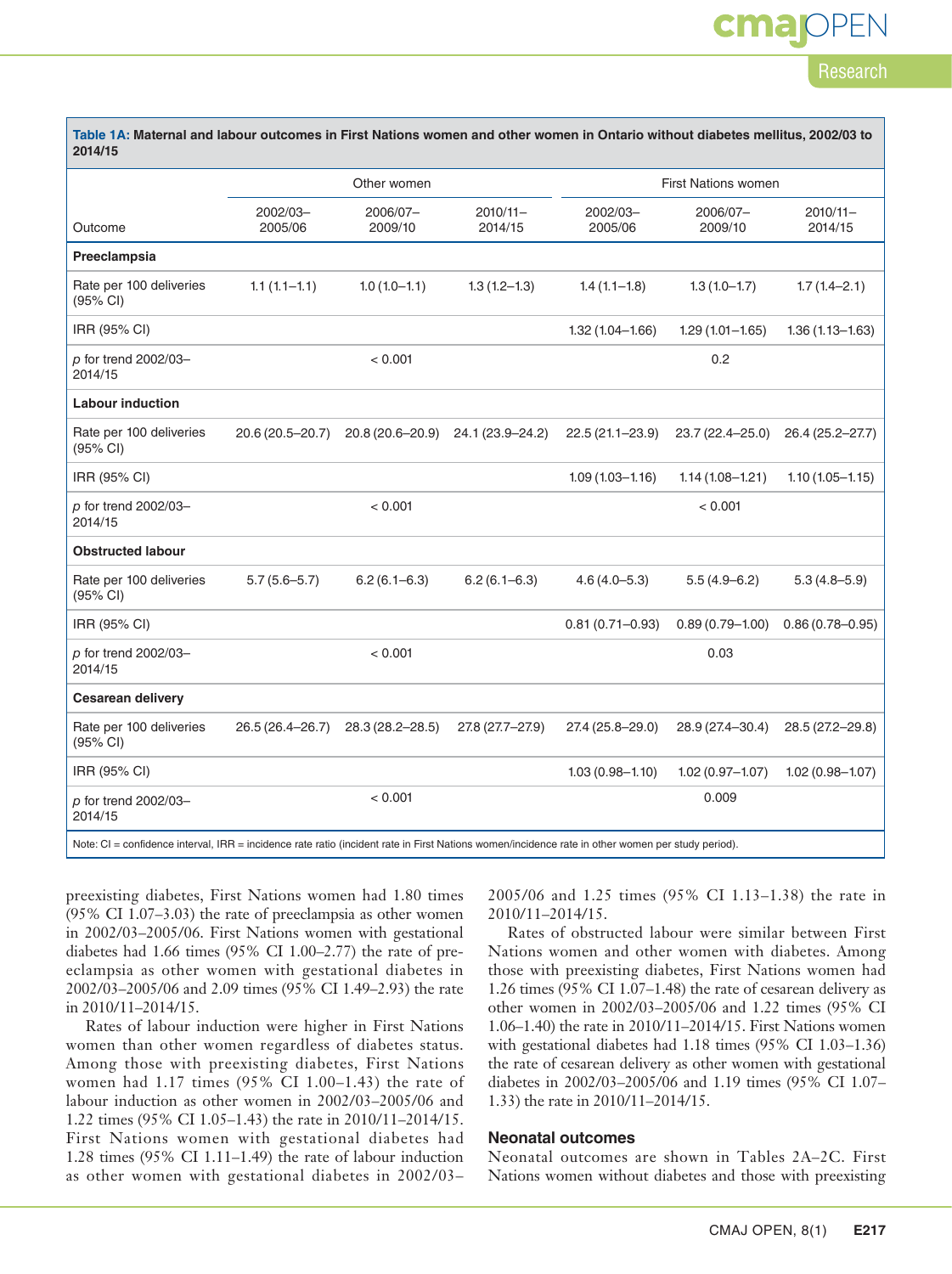# cmapPEN

### Research

| Table 1B: Maternal and labour outcomes in First Nations women and other women in Ontario with preexisting diabetes, 2002/03 to<br>2014/15         |                     |                     |                        |                            |                     |                        |
|---------------------------------------------------------------------------------------------------------------------------------------------------|---------------------|---------------------|------------------------|----------------------------|---------------------|------------------------|
|                                                                                                                                                   |                     | Other women         |                        | <b>First Nations women</b> |                     |                        |
| Outcome                                                                                                                                           | 2002/03-<br>2005/06 | 2006/07-<br>2009/10 | $2010/11 -$<br>2014/15 | 2002/03-<br>2005/06        | 2006/07-<br>2009/10 | $2010/11 -$<br>2014/15 |
| Preeclampsia                                                                                                                                      |                     |                     |                        |                            |                     |                        |
| Rate per 100 deliveries<br>$(95% \text{ Cl})$                                                                                                     | $3.1(2.6 - 3.7)$    | $2.8(2.4 - 3.3)$    | $3.7(3.3 - 4.3)$       | $5.6(3.2 - 9.1)$           | $4.9(2.7 - 8.1)$    | $3.2(1.8 - 5.4)$       |
| IRR (95% CI)                                                                                                                                      |                     |                     |                        | $1.80(1.07 - 3.03)$        | $1.73(1.01 - 2.95)$ | $0.86(0.50 - 1.48)$    |
| p for trend 2002/03-<br>2014/15                                                                                                                   |                     | < 0.001             |                        |                            | 0.2                 |                        |
| <b>Labour induction</b>                                                                                                                           |                     |                     |                        |                            |                     |                        |
| Rate per 100 deliveries<br>(95% CI)                                                                                                               | 28.6 (27.2-30.1)    | 30.7 (29.4-32.0)    | 35.1 (33.8-36.4)       | $33.4(27.1 - 40.8)$        | 40.1 (33.2-48.0)    | 42.9 (36.7-49.9)       |
| IRR (95% CI)                                                                                                                                      |                     |                     |                        | $1.17(1.00 - 1.43)$        | $1.31(1.08 - 1.57)$ | $1.22(1.05 - 1.43)$    |
| p for trend 2002/03-<br>2014/15                                                                                                                   |                     | < 0.001             |                        |                            | 0.048               |                        |
| <b>Obstructed labour</b>                                                                                                                          |                     |                     |                        |                            |                     |                        |
| Rate per 100 deliveries<br>(95% CI)                                                                                                               | $5.8(5.2 - 6.4)$    | $6.4(5.8 - 7.1)$    | $6.3(5.8 - 6.9)$       | $3.6(1.8 - 6.4)$           | $6.2(3.7-9.8)$      | $3.7(2.1 - 6.2)$       |
| IRR (95% CI)                                                                                                                                      |                     |                     |                        | $0.62(0.34 - 1.13)$        | $0.97(0.61 - 1.54)$ | $0.59(0.35 - 1.00)$    |
| p for trend 2002/03-<br>2014/15                                                                                                                   |                     | 0.5                 |                        |                            | 0.7                 |                        |
| <b>Cesarean delivery</b>                                                                                                                          |                     |                     |                        |                            |                     |                        |
| Rate per 100 deliveries<br>(95% CI)                                                                                                               | 42.6 (41.0-44.3)    | 44.2 (42.7–45.8)    | 43.6 (42.3–45.0)       | 53.7 (45.6-62.9)           | 47.8 (40.2-56.5)    | 53.1 (46.2–60.7)       |
| IRR (95% CI)                                                                                                                                      |                     |                     |                        | $1.26(1.07 - 1.48)$        | $1.08(0.91 - 1.28)$ | $1.22(1.06 - 1.40)$    |
| p for trend 2002/03-<br>2014/15                                                                                                                   |                     | 0.01                |                        |                            | 0.5                 |                        |
| Note: CI = confidence interval, IRR = incidence rate ratio (incident rate in First Nations women/incidence rate in other women per study period). |                     |                     |                        |                            |                     |                        |

diabetes had a similar rate of preterm birth as their non-First Nations counterparts. Among those with gestational diabetes, First Nations women had 1.21 times (95% CI 1.00–1.47) the rate of preterm birth as other women in 2010/11–2014/15.

First Nations women had a higher rate of babies who were large for gestational age than other women regardless of diabetes status. Among those with preexisting diabetes, First Nations women had 2.00 times (95% CI 1.67–2.40) the rate of babies who were large for gestational age as other women in 2002/03–2005/06 and 1.90 times (95% CI 1.63–2.22) the rate in 2010/11–2014/15. First Nations women with gestational diabetes had 3.03 times (95% CI 2.65–3.48) the rate of babies who were large for gestational age as other women with gestational diabetes in 2002/03– 2005/06 and 3.27 times (95% CI 2.93–3.66) the rate in 2010/11–2014/15.

First Nations women without diabetes had a similar rate of babies with congenital anomalies as other women without diabetes. Among those with preexisting diabetes, First Nations women had 2.20 times (95% CI 1.62–2.99) the rate of babies with congenital anomalies as other women in 2002/03– 2005/06 and 1.62 times (95% CI 1.23–2.13) the rate in 2010/11–2014/15. First Nations women with gestational diabetes had 1.40 times (95% CI 1.02–1.93) the rate of babies with congenital anomalies as other women with gestational diabetes in 2002/03–2005/06 and 1.34 times (95% CI 1.04– 1.72) the rate in 2010/11–2014/15.

First Nations women had a higher rate of stillbirth than other women regardless of diabetes status. Among those with preexisting diabetes, First Nations women had 2.19 times (95% CI 1.09–4.40) the rate of stillbirth as other women in 2002/03–2005/06. First Nations women with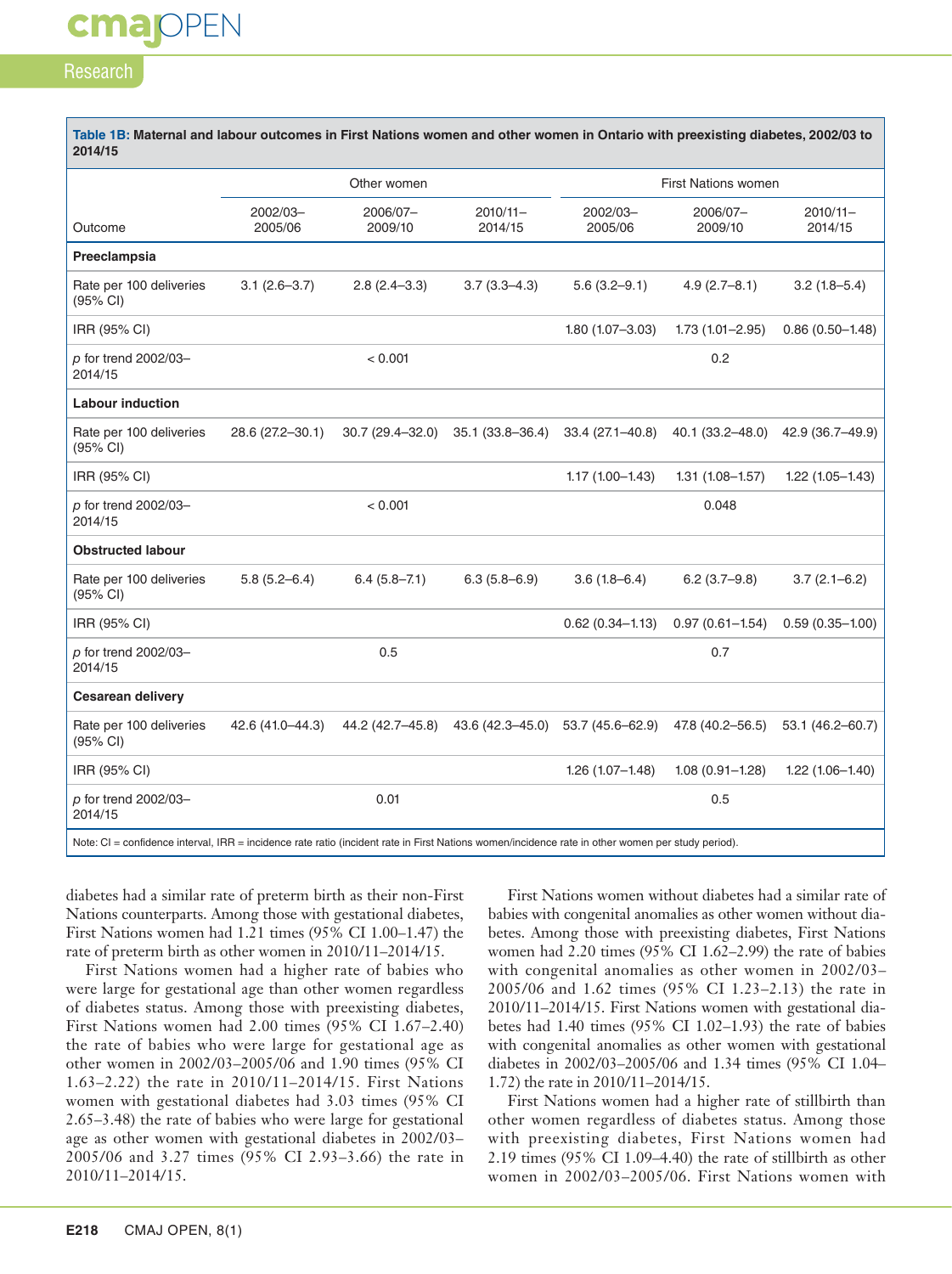# **OPEN** cma Research

| Table 1C: Maternal and labour outcomes in First Nations women and other women in Ontario with gestational diabetes, 2002/03 to<br>2014/15         |                     |                     |                        |                     |                     |                        |  |
|---------------------------------------------------------------------------------------------------------------------------------------------------|---------------------|---------------------|------------------------|---------------------|---------------------|------------------------|--|
|                                                                                                                                                   |                     | Other women         |                        | First Nations women |                     |                        |  |
| Outcome                                                                                                                                           | 2002/03-<br>2005/06 | 2006/07-<br>2009/10 | $2010/11 -$<br>2014/15 | 2002/03-<br>2005/06 | 2006/07-<br>2009/10 | $2010/11 -$<br>2014/15 |  |
| Preeclampsia                                                                                                                                      |                     |                     |                        |                     |                     |                        |  |
| Rate per 100 deliveries<br>(95% CI)                                                                                                               | $1.9(1.7-2.1)$      | $1.6(1.4-1.8)$      | $2.1(1.9-2.3)$         | $3.2(1.8 - 5.2)$    | $4.7(3.0 - 7.1)$    | $4.4(3.1 - 6.1)$       |  |
| IRR (95% CI)                                                                                                                                      |                     |                     |                        | $1.66(1.00 - 2.77)$ | $2.96(1.93 - 4.55)$ | 2.09 (1.49-2.93)       |  |
| p for trend 2002/03-<br>2014/15                                                                                                                   |                     | < 0.001             |                        |                     | 0.2                 |                        |  |
| <b>Labour induction</b>                                                                                                                           |                     |                     |                        |                     |                     |                        |  |
| Rate per 100 deliveries<br>(95% CI)                                                                                                               | $30.0(29.1 - 30.9)$ | $30.7(29.9-31.5)$   | 37.5 (36.7-38.3)       | 38.5 (33.2-44.4)    | 42.4 (36.9–48.6)    | 46.9 (42.3-51.8)       |  |
| IRR (95% CI)                                                                                                                                      |                     |                     |                        | $1.28(1.11 - 1.49)$ | $1.38(1.20 - 1.59)$ | $1.25(1.13 - 1.38)$    |  |
| p for trend 2002/03-<br>2014/15                                                                                                                   |                     | < 0.001             |                        |                     | 0.001               |                        |  |
| <b>Obstructed labour</b>                                                                                                                          |                     |                     |                        |                     |                     |                        |  |
| Rate per 100 deliveries<br>(95% CI)                                                                                                               | $5.8(5.4 - 6.2)$    | $6.5(6.1 - 6.8)$    | $6.6(6.2 - 6.9)$       | $4.6(2.9 - 6.9)$    | $5.8(3.9 - 8.3)$    | $5.5(4.1 - 7.4)$       |  |
| IRR (95% CI)                                                                                                                                      |                     |                     |                        | $0.79(0.52 - 1.21)$ | $0.90(0.63 - 1.30)$ | $0.84(0.63 - 1.13)$    |  |
| p for trend 2002/03-<br>2014/15                                                                                                                   |                     | < 0.001             |                        |                     | 0.4                 |                        |  |
| <b>Cesarean delivery</b>                                                                                                                          |                     |                     |                        |                     |                     |                        |  |
| Rate per 100 deliveries<br>(95% CI)                                                                                                               | 35.4 (34.5-36.3)    | 37.4 (36.6-38.2)    | 36.4 (35.7-37.1)       | 41.8 (36.2-48.1)    | 41.4 (36.0-47.4)    | 43.4 (38.9-48.3)       |  |
| IRR (95% CI)                                                                                                                                      |                     |                     |                        | $1.18(1.03 - 1.36)$ | $1.11(0.97 - 1.27)$ | $1.19(1.07 - 1.33)$    |  |
| p for trend 2002/03-<br>2014/15                                                                                                                   |                     | 0.2                 |                        |                     | 0.6                 |                        |  |
| Note: CI = confidence interval, IRR = incidence rate ratio (incident rate in First Nations women/incidence rate in other women per study period). |                     |                     |                        |                     |                     |                        |  |

gestational diabetes had 2.64 times (95% CI 1.20–5.81) the rate of stillbirth as their non-First Nations counterparts in 2010/11–2014/15.

#### **Use of health care services**

Tables 3A–3C present data on the use of health care services. The majority of women, independent of diabetes status, were seen by a primary care provider at least once during their pregnancy, but the rate was lower among First Nations women with preexisting diabetes (IRR 0.97, 95% CI 0.86– 1.09 in 2002/03–2005/06; IRR 0.87, 95% CI 0.78–0.97 in 2010/11–2014/15) and those with gestational diabetes (IRR 0.92, 95% CI 0.84–1.01 in 2002/03–2005/06; IRR 0.82, 0.76– 0.89 in 2010/11–2014/15) than among their non-First Nations counterparts.

Most women with preexisting diabetes or gestational diabetes had seen an obstetrician/gynecologist, but the rate

was lower among First Nations women with preexisting diabetes (IRR 0.82, 95% CI 0.72–0.94 in 2002/03– 2005/06; IRR 0.84, 0.75–0.94 in 2010/11–2014/15) and those with gestational diabetes (IRR 0.81, 95% CI 0.73– 0.89 in 2002/03–2005/06; IRR 0.83, 95% CI 0.77–0.90 in 2010/11–2014/15) than among their non-First Nations counterparts.

The rate of consultation with an internal medicine or endocrinology specialist was also lower among First Nations women with preexisting diabetes (IRR 0.70, 95% CI 0.58– 0.84 in 2002/03–2005/06; IRR 0.82, 95% CI 0.71–0.94 in 2010/11–2014/15) and those with gestational diabetes (IRR 0.47, 95% CI 0.40–0.55 in 2002/03–2005/06; IRR 0.51, 95% CI 0.45–0.57 in 2010/11–2014/15) than among their non-First Nations counterparts.

Only 15% of women with preexisting diabetes saw an ophthalmologist or optometrist during pregnancy; there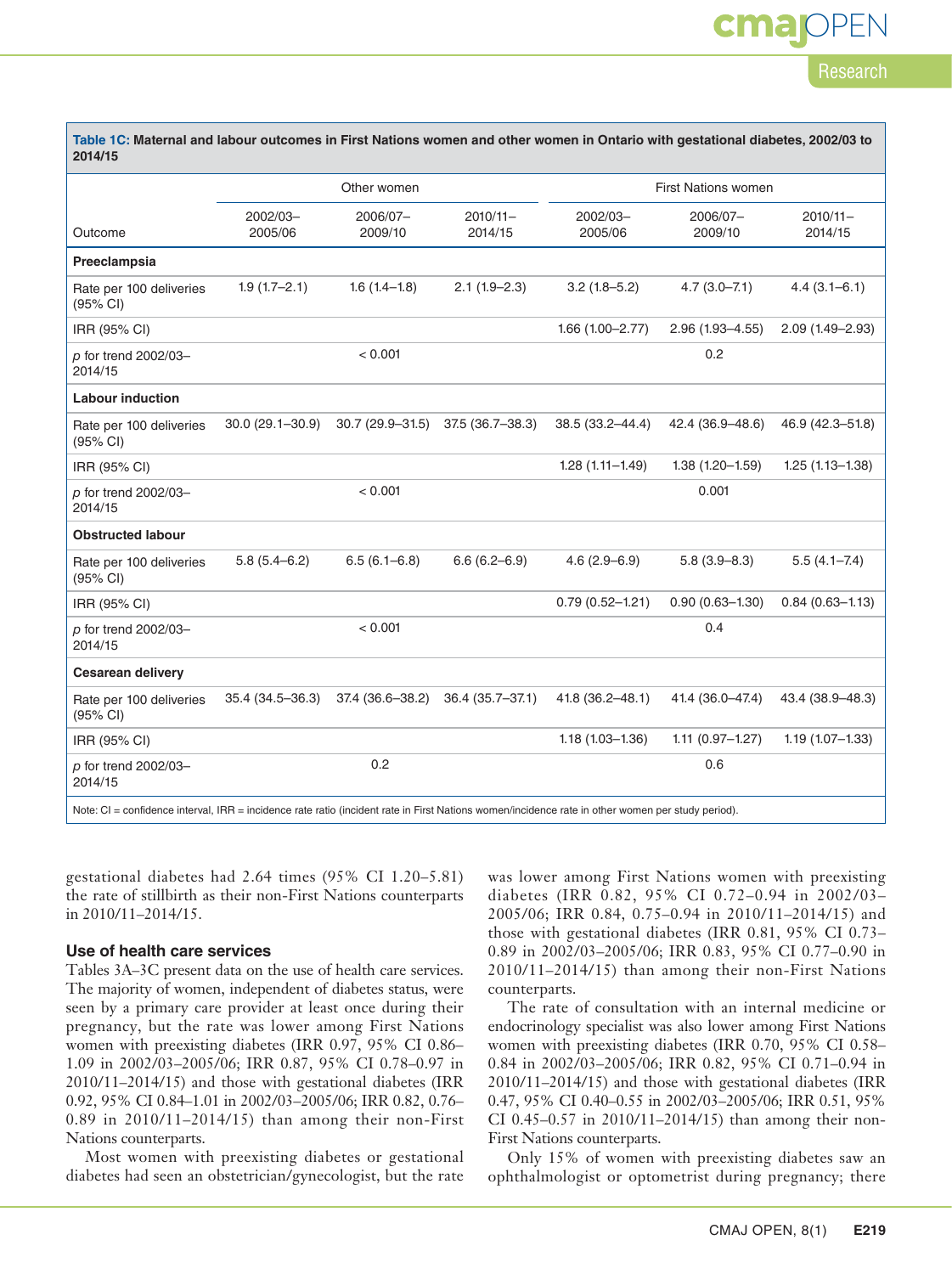# Research

cmapPEN

| Table 2A: Neonatal outcomes among First Nations women and other women in Ontario without diabetes mellitus, 2002/03 to<br>2014/15                 |                   |                     |                        |                     |                     |                        |
|---------------------------------------------------------------------------------------------------------------------------------------------------|-------------------|---------------------|------------------------|---------------------|---------------------|------------------------|
|                                                                                                                                                   |                   | Other women         |                        | First Nations women |                     |                        |
| Outcome                                                                                                                                           | 2002/03-2005/06   | 2006/07-<br>2009/10 | $2010/11 -$<br>2014/15 | 2002/03-<br>2005/06 | 2006/07-<br>2009/10 | $2010/11 -$<br>2014/15 |
| Preterm delivery                                                                                                                                  |                   |                     |                        |                     |                     |                        |
| Rate per 100 births<br>(95% CI)                                                                                                                   | $7.5(7.4 - 7.6)$  | $7.8(7.7-7.9)$      | $7.5(7.4 - 7.6)$       | $7.7(6.9 - 8.6)$    | $8.5(7.7-9.4)$      | $8.8(8.0 - 9.5)$       |
| IRR (95% CI)                                                                                                                                      |                   |                     |                        | $1.03(0.92 - 1.14)$ | $1.10(0.99 - 1.21)$ | $1.17(1.07 - 1.27)$    |
| p for trend 2002/03-<br>2014/15                                                                                                                   |                   | 0.9                 |                        |                     | 0.02                |                        |
| Large for gestational age                                                                                                                         |                   |                     |                        |                     |                     |                        |
| Rate per 100 births<br>(95% CI)                                                                                                                   | $11.0(10.9-11.1)$ | $10.2(10.1 - 10.3)$ | $9.5(9.4 - 9.6)$       | 24.2 (22.7-25.8)    | $23.7(22.3 - 25.1)$ | 21.2 (20.0-22.3)       |
| IRR (95% CI)                                                                                                                                      |                   |                     |                        | $2.21(2.08 - 2.35)$ | $2.31(2.18 - 2.45)$ | $2.23(2.11 - 2.36)$    |
| p for trend 2002/03-<br>2014/15                                                                                                                   |                   | < 0.001             |                        |                     | < 0.001             |                        |
| <b>Congenital anomaly</b>                                                                                                                         |                   |                     |                        |                     |                     |                        |
| Rate per 100 births<br>(95% CI)                                                                                                                   | $5.1(5.0 - 5.2)$  | $4.8(4.7 - 4.8)$    | $5.6(5.5-5.6)$         | $5.4(4.7-6.1)$      | $4.7(4.1 - 5.4)$    | $5.2(4.7-5.8)$         |
| IRR (95% CI)                                                                                                                                      |                   |                     |                        | $1.05(0.92 - 1.19)$ | $0.99(0.87 - 1.13)$ | $0.94(0.85 - 1.05)$    |
| p for trend 2002/03-<br>2014/15                                                                                                                   |                   | < 0.001             |                        |                     | 0.6                 |                        |
| <b>Stillbirth</b>                                                                                                                                 |                   |                     |                        |                     |                     |                        |
| Rate per 100 births<br>(95% CI)                                                                                                                   | $0.6(0.6 - 0.7)$  | $0.6(0.5-0.6)$      | $0.5(0.5-0.6)$         | $0.8(0.6-1.2)$      | $0.8(0.6-1.2)$      | $0.9(0.7-1.2)$         |
| IRR (95% CI)                                                                                                                                      |                   |                     |                        | $1.34(0.97 - 1.86)$ | $1.49(1.08 - 2.05)$ | $1.66(1.28 - 2.15)$    |
| p for trend 2002/03-<br>2014/15                                                                                                                   |                   | < 0.001             |                        |                     | 0.8                 |                        |
| Note: CI = confidence interval, IRR = incidence rate ratio (incident rate in First Nations women/incidence rate in other women per study period). |                   |                     |                        |                     |                     |                        |

was no difference in the rate between First Nations women and other women.

#### **Interpretation**

Our results confirm disparities in maternal and neonatal outcomes between First Nations women and other women in Ontario. Although access to primary care during pregnancy seems adequate, access to specialized care, especially for women with preexisting diabetes, appears inadequate.

Contrary to our findings, Oster and colleagues<sup>6</sup> reported a lower rate of pregnancy-induced hypertension, including preeclampsia, in First Nations women than other women in Alberta, and no difference between the 2 populations in the rate of gestational diabetes. In addition, those authors did not find higher rates of labour induction or cesarean delivery in First Nations women than in other women. It is important to

mention, however, that labour induction and cesarean delivery are interventions to be used optimally. The Society of Obstetricians and Gynaecologists of Canada guideline on diabetes in pregnancy recommends that labour induction be offered between 38 and 40 weeks' gestation in pregnant women with diabetes, depending on other factors, including glycemic control and other comorbidities,<sup>23</sup> Thus, the higher rates of labour induction and caesarean delivery in First Nations women may be explained by confounding by indication (poorer glycemic control and other comorbidities in First Nations women).

In the present study, First Nations women with diabetes had a similar rate of preterm birth as other women with diabetes. In contrast, Liu and colleagues<sup>4</sup> and Chen and colleagues<sup>5</sup> found a higher rate of preterm birth in First Nations women with diabetes than in their non-First Nations counterparts. Unlike Liu and colleagues,<sup>4</sup>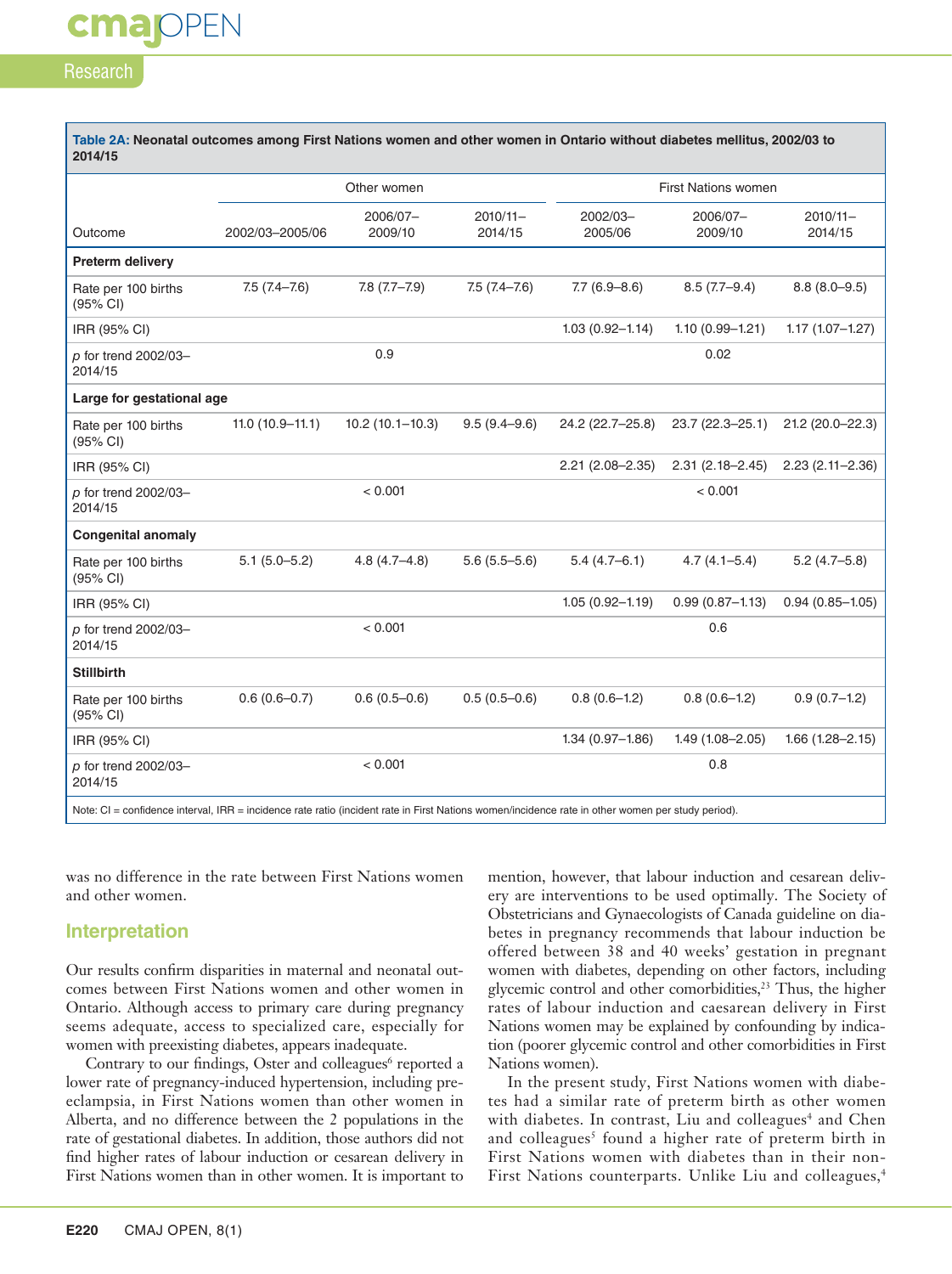# **OPEN** cma Research

| Table 2B: Neonatal outcomes among First Nations women and other women in Ontario with preexisting diabetes, 2002/03 to<br>2014/15                 |                     |                     |                        |                            |                     |                        |
|---------------------------------------------------------------------------------------------------------------------------------------------------|---------------------|---------------------|------------------------|----------------------------|---------------------|------------------------|
|                                                                                                                                                   |                     | Other women         |                        | <b>First Nations women</b> |                     |                        |
| Outcome                                                                                                                                           | 2002/03-<br>2005/06 | 2006/07-<br>2009/10 | $2010/11 -$<br>2014/15 | 2002/03-<br>2005/06        | 2006/07-<br>2009/10 | $2010/11 -$<br>2014/15 |
| Preterm delivery                                                                                                                                  |                     |                     |                        |                            |                     |                        |
| Rate per 100 births<br>(95% CI)                                                                                                                   | $17.5(16.2 - 18.8)$ | 16.9 (15.9-17.9)    | 16.9 (16.0-17.8)       | $20.5(15.5 - 26.5)$        | 19.8 (15.0-25.8)    | 19.0 (15.0-23.7)       |
| IRR (95% CI)                                                                                                                                      |                     |                     |                        | $1.17(0.90 - 1.54)$        | $1.18(0.90 - 1.54)$ | $1.12(0.89 - 1.41)$    |
| p for trend 2002/03-<br>2014/15                                                                                                                   |                     | 0.6                 |                        |                            | 0.5                 |                        |
| Large for gestational age                                                                                                                         |                     |                     |                        |                            |                     |                        |
| Rate per 100 births<br>(95% CI)                                                                                                                   | 25.3 (23.9–26.8)    | 24.4 (23.2-25.7)    | 24.3 (23.1-25.4)       | $50.7(42.4 - 60.0)$        | 50.9 (42.7-60.3)    | 46.1 (39.5-53.4)       |
| IRR (95% CI)                                                                                                                                      |                     |                     |                        | $2.00(1.67 - 2.40)$        | $2.09(1.75 - 2.49)$ | $1.90(1.63 - 2.22)$    |
| p for trend 2002/03-<br>2014/15                                                                                                                   |                     | 0.006               |                        |                            | 0.3                 |                        |
| <b>Congenital anomaly</b>                                                                                                                         |                     |                     |                        |                            |                     |                        |
| Rate per 100 births<br>(95% CI)                                                                                                                   | $7.6(6.9 - 8.4)$    | $8.2(7.5-9.0)$      | $8.9(8.2 - 9.6)$       | 16.8 (12.3-22.4)           | $14.2(10.1 - 19.3)$ | 14.4 (10.8-18.7)       |
| IRR (95% CI)                                                                                                                                      |                     |                     |                        | 2.20 (1.62-2.99)           | $1.73(1.25 - 2.39)$ | $1.62$ (1.23-2.13)     |
| p for trend 2002/03-<br>2014/15                                                                                                                   |                     | 0.001               |                        |                            | 0.3                 |                        |
| <b>Stillbirth</b>                                                                                                                                 |                     |                     |                        |                            |                     |                        |
| Rate per 100 births<br>(95% CI)                                                                                                                   | $1.4(1.1-1.8)$      | $1.3(1.1 - 1.7)$    | $1.2(1.0-1.5)$         | $3.1(1.4 - 5.8)$           | $5.1(2.9 - 8.4)$    | $1.1(0.4 - 2.6)$       |
| IRR (95% CI)                                                                                                                                      |                     |                     |                        | $2.19(1.09 - 4.40)$        | $3.81(2.21 - 6.56)$ | $0.92(0.38 - 2.20)$    |
| p for trend 2002/03-<br>2014/15                                                                                                                   |                     | 0.5                 |                        |                            | 0.2                 |                        |
| Note: CI = confidence interval, IRR = incidence rate ratio (incident rate in First Nations women/incidence rate in other women per study period). |                     |                     |                        |                            |                     |                        |

we did not distinguish First Nations women living in or outside of First Nations communities; however, the majority of First Nations women in Ontario live outside of First Nations communities,<sup>24</sup> which could explain the difference.

Like Oster and colleagues<sup>6</sup> and Chen and colleagues,<sup>5</sup> we found that babies of First Nations women were more likely than those of other women to be large for gestational age. However, we did not find differences in obstructed labour rates between the 2 cohorts, a finding that deserves further study. First Nations women with preexisting diabetes had a higher rate of babies with congenital anomalies than did other women with preexisting diabetes, a finding also reported by Oster and colleagues<sup>6</sup> and Chen and colleagues.<sup>5</sup> Moreover, First Nations women with gestational diabetes also had a higher rate of babies with congenital anomalies than their non-First

Nations counterparts. This suggests there may be a burden of undiagnosed type 2 diabetes among First Nations women classified as having gestational diabetes, which supports the need for greater screening for type 2 diabetes in First Nations women of reproductive age. The rate of stillbirth was higher among First Nations women than among other women, a finding also reported by other investigators.5,25–27

In the present study, about 85% of First Nations women consulted an obstetrician/gynecologist during their pregnancy, higher than the rate previously reported for on-reserve First Nations women in Ontario (64%).4 As in the study by Liu and colleagues,<sup>4</sup> the rate of visits to an internal medicine or endocrinology specialist was lower among First Nations women with gestational diabetes than among other women with preexisting diabetes. Only about 15% of women in both cohorts visited an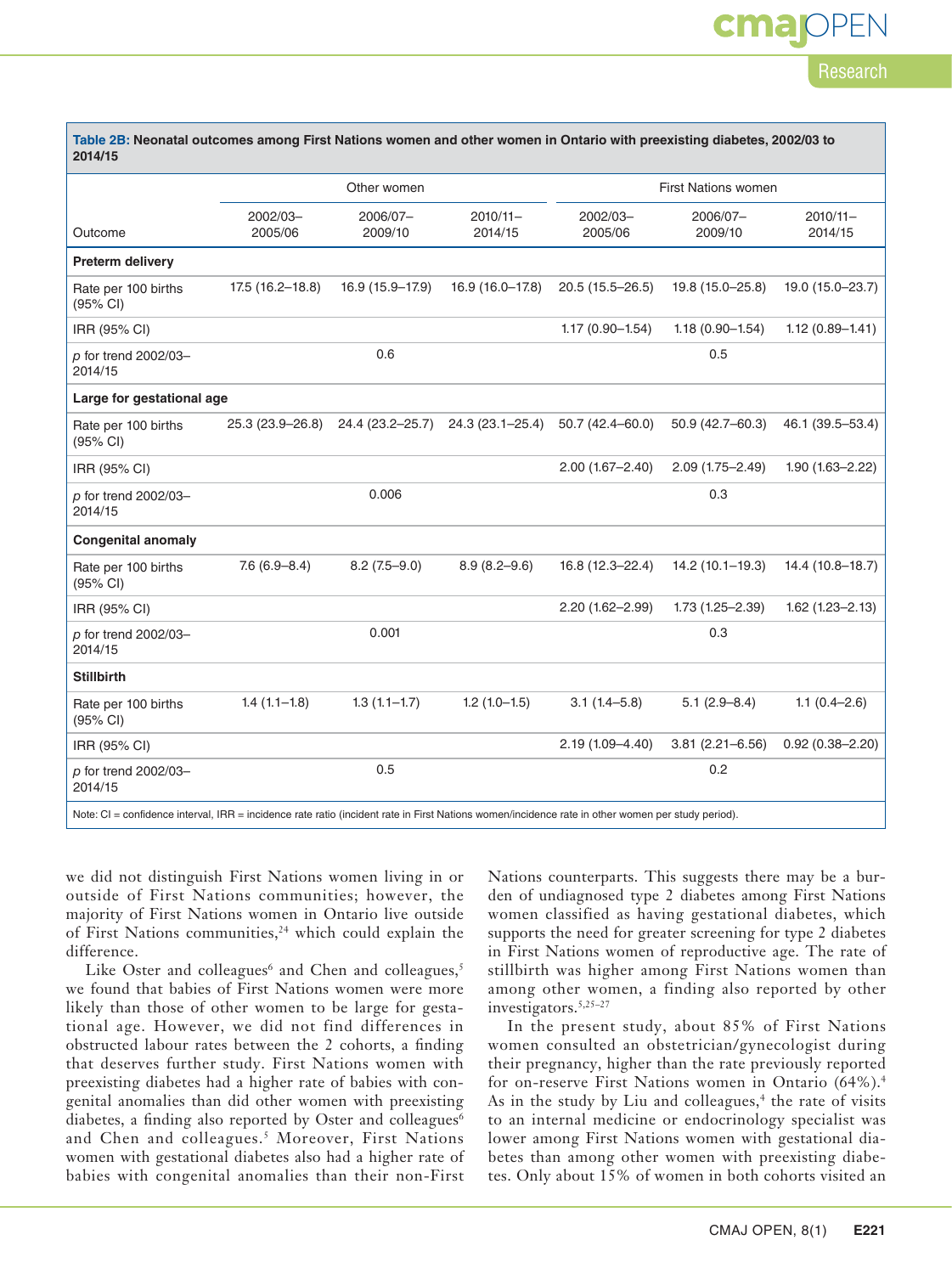# Research

cmapPEN

| Table 2C: Neonatal outcomes among First Nations women and other women in Ontario with gestational diabetes mellitus, 2002/03<br>to 2014/15        |                   |                     |                                     |                     |                     |                        |
|---------------------------------------------------------------------------------------------------------------------------------------------------|-------------------|---------------------|-------------------------------------|---------------------|---------------------|------------------------|
|                                                                                                                                                   |                   | Other women         |                                     | First Nations women |                     |                        |
| Outcome                                                                                                                                           | 2002/03-2005/06   | 2006/07-<br>2009/10 | $2010/11 -$<br>2014/15              | 2002/03-<br>2005/06 | 2006/07-<br>2009/10 | $2010/11 -$<br>2014/15 |
| Preterm delivery                                                                                                                                  |                   |                     |                                     |                     |                     |                        |
| Rate per 100 births<br>(95% CI)                                                                                                                   | $12.1(11.5-12.6)$ | $12.1(11.6 - 12.5)$ | $11.8(11.4 - 12.3)$                 | $11.9(9.0-15.5)$    | $11.8(8.9 - 15.3)$  | 14.4 (11.8-17.3)       |
| IRR (95% CI)                                                                                                                                      |                   |                     |                                     | $0.99(0.76 - 1.29)$ | $0.98(0.75 - 1.27)$ | $1.21(1.00 - 1.47)$    |
| p for trend 2002/03-<br>2014/15                                                                                                                   |                   | 0.6                 |                                     |                     | 0.1                 |                        |
| Large for gestational age                                                                                                                         |                   |                     |                                     |                     |                     |                        |
| Rate per 100 births<br>(95% CI)                                                                                                                   | 16.3 (15.6-17.0)  |                     | $15.0(14.4-15.6)$ $14.0(13.5-14.5)$ | 49.4 (43.2–56.3)    | $50.1(43.9 - 56.9)$ | 45.9 (41.2-51.1)       |
| IRR (95% CI)                                                                                                                                      |                   |                     |                                     | $3.03(2.65 - 3.48)$ | $3.34(2.92 - 3.82)$ | $3.27(2.93 - 3.66)$    |
| p for trend 2002/03-<br>2014/15                                                                                                                   |                   | < 0.001             |                                     |                     | 0.1                 |                        |
| <b>Congenital anomaly</b>                                                                                                                         |                   |                     |                                     |                     |                     |                        |
| Rate per 100 births<br>(95% CI)                                                                                                                   | $5.7(5.3 - 6.1)$  | $5.3(5.0 - 5.6)$    | $6.0(5.7 - 6.3)$                    | $8.0(5.7-11.0)$     | $5.4(3.5 - 8.0)$    | $8.0(6.2 - 10.3)$      |
| IRR (95% CI)                                                                                                                                      |                   |                     |                                     | $1.40(1.02 - 1.93)$ | $1.03(0.70 - 1.53)$ | $1.34(1.04 - 1.72)$    |
| p for trend 2002/03-<br>2014/15                                                                                                                   |                   | < 0.001             |                                     |                     | 0.8                 |                        |
| <b>Stillbirth</b>                                                                                                                                 |                   |                     |                                     |                     |                     |                        |
| Rate per 100 births<br>(95% CI)                                                                                                                   | $0.5(0.4-0.6)$    | $0.5(0.4 - 0.7)$    | $0.4(0.3 - 0.5)$                    | $1.1(0.4 - 2.5)$    | $1.6(0.7 - 3.2)$    | $1.0(0.4 - 2.1)$       |
| IRR (95% CI)                                                                                                                                      |                   |                     |                                     | $2.13(0.89 - 5.11)$ | $3.06(1.49 - 6.25)$ | $2.64(1.20 - 5.81)$    |
| p for trend 2002/03-<br>2014/15                                                                                                                   |                   | 0.005               |                                     |                     | 0.3                 |                        |
| Note: CI = confidence interval, IRR = incidence rate ratio (incident rate in First Nations women/incidence rate in other women per study period). |                   |                     |                                     |                     |                     |                        |

ophthalmologist or optometrist during pregnancy, a low proportion considering current recommendations.<sup>28</sup>

Efforts to improve the quality of care and pregnancy outcomes in First Nations women with diabetes must acknowledge the agency of First Nations women and be grounded in an understanding of ongoing intergenerational impacts of colonization.8–11

#### **Limitations**

First, women with preexisting diabetes may have been misclassified as having gestational diabetes owing to incomplete capture of such cases by the Ontario Diabetes Database. Second, the use of diagnostic codes to identify diabetes is likely to underestimate the number of cases in First Nations women if they are using health care resources at a lower rate, which may have biased our results toward the null. Third, some women, especially in northwestern

Ontario, may have received pregnancy care in Winnipeg, so their use of health care services would have been underestimated. Similarly, there has been no assessment of the completeness or quality of the Indian Register, with some First Nations people not identified in the register. Last, our analyses were age-standardized, but the lack of data on maternal prenatal exposures and risk factors (i.e., smoking, obesity, glucose levels) is a limitation that we acknowledge.

#### **Conclusion**

Our results confirm disparities in maternal and neonatal outcomes between First Nations women and other women in Ontario. Access to primary care for pregnant women over the study period seemed adequate; access to specialized care, especially for women with preexisting diabetes, needs to be improved.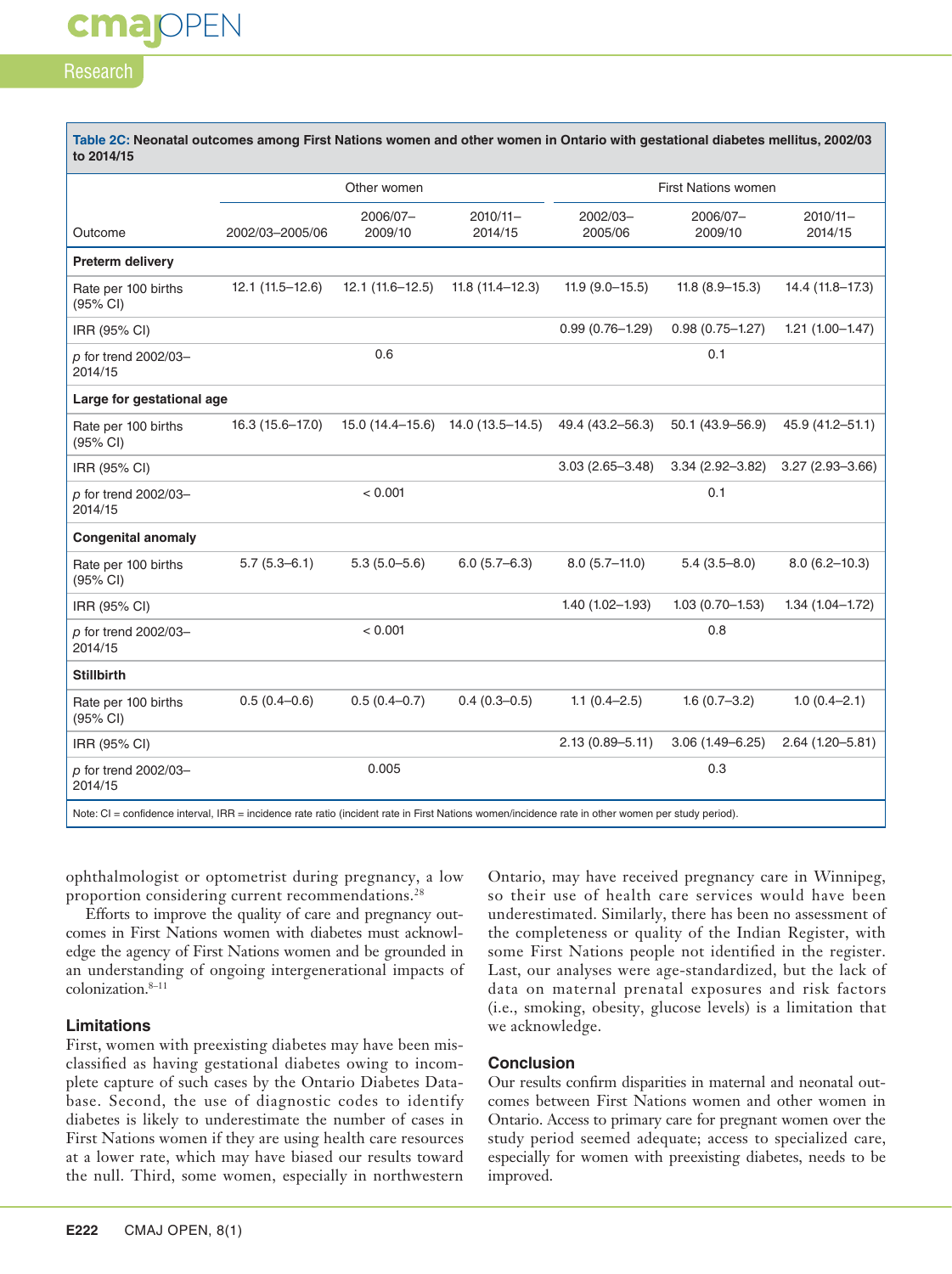# cmajOPEN

Research

| Table 3A: Use of health care services among First Nations women and other women in Ontario without diabetes mellitus, 2002/03 |  |
|-------------------------------------------------------------------------------------------------------------------------------|--|
| to 2014/15                                                                                                                    |  |

|                                                                                                                                                   |                     | Other women         |                        | <b>First Nations women</b> |                     |                        |  |
|---------------------------------------------------------------------------------------------------------------------------------------------------|---------------------|---------------------|------------------------|----------------------------|---------------------|------------------------|--|
| Service                                                                                                                                           | 2002/03-<br>2005/06 | 2006/07-<br>2009/10 | $2010/11 -$<br>2014/15 | 2002/03-<br>2005/06        | 2006/07-<br>2009/10 | $2010/11 -$<br>2014/15 |  |
| <b>Primary care</b>                                                                                                                               |                     |                     |                        |                            |                     |                        |  |
| Rate per 100 deliveries<br>(95% CI)                                                                                                               | 95.0 (94.7-95.2)    | $95.3(95.1 - 95.6)$ | 94.0 (93.8–94.3)       | 89.1 (86.4-91.9)           | 87.4 (84.9–89.9)    | 82.7 (80.5-84.8)       |  |
| IRR (95% CI)                                                                                                                                      |                     |                     |                        | $0.94(0.91 - 0.97)$        | $0.92(0.89 - 0.94)$ | $0.88(0.86 - 0.90)$    |  |
| $p$ for trend 2002/03-<br>2014/15                                                                                                                 |                     | < 0.001             |                        |                            | < 0.001             |                        |  |
| Obstetrics/gynecology                                                                                                                             |                     |                     |                        |                            |                     |                        |  |
| Rate per 100 deliveries<br>(95% CI)                                                                                                               | 85.6 (85.4-85.9)    | 88.2 (88.0–88.5)    | 87.8 (87.6-88.1)       | 69.1 (66.6-71.6)           | 68.2 (65.9-70.5)    | $67.1(65.2 - 69.1)$    |  |
| IRR (95% CI)                                                                                                                                      |                     |                     |                        | $0.81(0.78 - 0.84)$        | $0.77(0.75 - 0.80)$ | $0.76(0.74 - 0.79)$    |  |
| $p$ for trend 2002/03-<br>2014/15                                                                                                                 |                     | < 0.001             |                        |                            | 0.2                 |                        |  |
| Note: CI = confidence interval, IRR = incidence rate ratio (incident rate in First Nations women/incidence rate in other women per study period). |                     |                     |                        |                            |                     |                        |  |

**Table 3B: Use of health care services among First Nations women and other women in Ontario with preexisting diabetes, 2002/03 to 2014/15**

|                                                                                                                                                   | Other women         |                     |                        | First Nations women |                      |                        |  |  |
|---------------------------------------------------------------------------------------------------------------------------------------------------|---------------------|---------------------|------------------------|---------------------|----------------------|------------------------|--|--|
| Service                                                                                                                                           | 2002/03-<br>2005/06 | 2006/07-<br>2009/10 | $2010/11 -$<br>2014/15 | 2002/03-<br>2005/06 | 2006/07-<br>2009/10  | $2010/11 -$<br>2014/15 |  |  |
| <b>Primary care</b>                                                                                                                               |                     |                     |                        |                     |                      |                        |  |  |
| Rate per 100 deliveries<br>(95% CI)                                                                                                               | 96.8 (94.3-99.5)    | 97.2 (94.9-99.5)    | 96.5 (94.4–98.5)       | 93.7 (82.8-105.6)   | $91.0(80.3 - 102.6)$ | 84.0 (75.2-93.5)       |  |  |
| IRR (95% CI)                                                                                                                                      |                     |                     |                        | $0.97(0.86 - 1.09)$ | $0.94(0.83 - 1.06)$  | $0.87(0.78 - 0.97)$    |  |  |
| p for trend 2002/03-<br>2014/15                                                                                                                   |                     | < 0.001             |                        |                     | < 0.001              |                        |  |  |
| Obstetrics/gynecology                                                                                                                             |                     |                     |                        |                     |                      |                        |  |  |
| Rate per 100 deliveries<br>(95% CI)                                                                                                               | 95.2 (92.7-97.7)    | 96.7 (94.5-99.0)    | 97.2 (95.2-99.3)       | 78.3 (68.5-89.3)    | 81.5 (71.4-92.6)     | 81.5 (72.9-90.8)       |  |  |
| IRR (95% CI)                                                                                                                                      |                     |                     |                        | $0.82(0.72 - 0.94)$ | $0.84(0.74 - 0.96)$  | $0.84(0.75 - 0.94)$    |  |  |
| p for trend 2002/03-<br>2014/15                                                                                                                   |                     | < 0.001             |                        |                     | 0.3                  |                        |  |  |
| Internal medicine/endocrinology                                                                                                                   |                     |                     |                        |                     |                      |                        |  |  |
| Rate per 100 deliveries<br>(95% CI)                                                                                                               | 57.4 (55.5-59.5)    | 59.8 (58.0-61.6)    | 60.1 (58.5-61.7)       | 39.9 (33.0-47.9)    | 47.3 (39.7-56.0)     | 49.1 (42.5-56.4)       |  |  |
| IRR (95% CI)                                                                                                                                      |                     |                     |                        | $0.70(0.58 - 0.84)$ | $0.79(0.67 - 0.94)$  | $0.82(0.71 - 0.94)$    |  |  |
| p for trend 2002/03-<br>2014/15                                                                                                                   |                     | < 0.001             |                        |                     | 0.004                |                        |  |  |
| Ophthalmology/optometry                                                                                                                           |                     |                     |                        |                     |                      |                        |  |  |
| Rate per 100 deliveries<br>(95% CI)                                                                                                               | $17.5(16.3 - 18.7)$ | $12.9(12.1 - 13.8)$ | $10.2(9.6 - 10.9)$     | 14.2 (10.2-19.3)    | $12.3(8.6 - 17.1)$   | 13.5 (10.2-17.7)       |  |  |
| IRR (95% CI)                                                                                                                                      |                     |                     |                        | $0.81(0.59 - 1.11)$ | $0.95(0.68 - 1.33)$  | $1.32(1.00 - 1.74)$    |  |  |
| p for trend 2002/03-<br>2014/15                                                                                                                   |                     | < 0.001             |                        |                     | 0.8                  |                        |  |  |
| Note: CI = confidence interval, IRR = incidence rate ratio (incident rate in First Nations women/incidence rate in other women per study period). |                     |                     |                        |                     |                      |                        |  |  |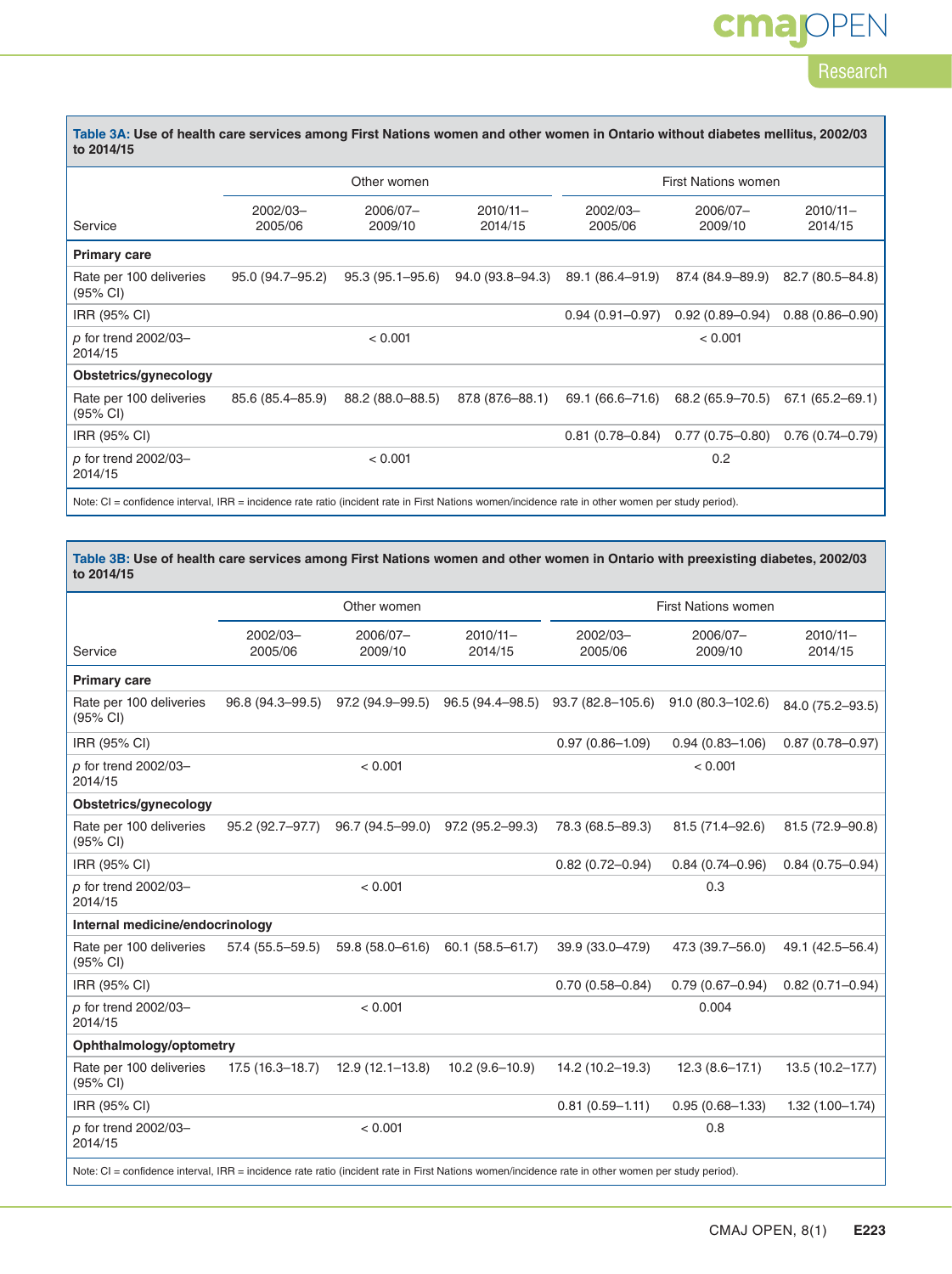## Research

**majopen** 

| Table 3C: Use of health care services among First Nations women and other women in Ontario with gestational diabetes mellitus,<br>2002/03 to 2014/15 |                     |                     |                        |                            |                     |                        |
|------------------------------------------------------------------------------------------------------------------------------------------------------|---------------------|---------------------|------------------------|----------------------------|---------------------|------------------------|
|                                                                                                                                                      |                     | Other women         |                        | <b>First Nations women</b> |                     |                        |
| Service                                                                                                                                              | 2002/03-<br>2005/06 | 2006/07-<br>2009/10 | $2010/11 -$<br>2014/15 | 2002/03-<br>2005/06        | 2006/07-<br>2009/10 | $2010/11 -$<br>2014/15 |
| <b>Primary care</b>                                                                                                                                  |                     |                     |                        |                            |                     |                        |
| Rate per 100 deliveries<br>(95% CI)                                                                                                                  | 97.4 (95.8-99.0)    | 97.7 (96.3-99.1)    | 96.2 (95.0-97.5)       | 89.6 (81.3-98.4)           | 84.0 (76.2-92.3)    | 79.2 (73.1-85.6)       |
| IRR (95% CI)                                                                                                                                         |                     |                     |                        | $0.92(0.84 - 1.01)$        | $0.86(0.78 - 0.95)$ | $0.82(0.76 - 0.89)$    |
| p for trend 2002/03-<br>2014/15                                                                                                                      |                     | < 0.001             |                        |                            | < 0.001             |                        |
| Obstetrics/gynecology                                                                                                                                |                     |                     |                        |                            |                     |                        |
| Rate per 100 deliveries<br>(95% CI)                                                                                                                  | 94.7 (93.2-96.3)    | 97.0 (95.6-98.3)    | 97.8 (96.5-99.1)       | 76.4 (68.7-84.7)           | 78.7 (71.2-86.9)    | 81.6 (75.4-88.1)       |
| IRR (95% CI)                                                                                                                                         |                     |                     |                        | $0.81(0.73 - 0.89)$        | $0.81(0.74 - 0.90)$ | $0.83(0.77-0.90)$      |
| p for trend 2002/03-<br>2014/15                                                                                                                      |                     | < 0.001             |                        |                            | 0.04                |                        |
| Internal medicine/endocrinology                                                                                                                      |                     |                     |                        |                            |                     |                        |
| Rate per 100 deliveries<br>$(95% \text{ Cl})$                                                                                                        | 68.9 (67.7-70.2)    | 72.8 (71.6-73.9)    | 75.2 (74.2-76.3)       | 32.1 (27.2-37.7)           | 35.0 (29.9-40.7)    | 38.3 (34.0-42.9)       |
| IRR (95% CI)                                                                                                                                         |                     |                     |                        | $0.47(0.40 - 0.55)$        | $0.48(0.41 - 0.56)$ | $0.51(0.45 - 0.57)$    |
| p for trend 2002/03-<br>2014/15                                                                                                                      |                     | < 0.001             |                        |                            | 0.02                |                        |
| Note: CI = confidence interval, IRR = incidence rate ratio (incident rate in First Nations women/incidence rate in other women per study period).    |                     |                     |                        |                            |                     |                        |

#### **References**

- 1. Feig DS, Razzaq A, Sykora K, et al. Trends in deliveries, prenatal care, and obstetrical complications in women with pregestational diabetes: a populationbased study in Ontario, Canada, 1996–2001. *Diabetes Care* 2006;29:232-5.
- 2. Metcalfe A, Sabr Y, Hutcheon JA, et al. Trends in obstetric intervention and pregnancy outcomes of Canadian women with diabetes in pregnancy from 2004 to 2015. *J Endocr Soc* 2017;1:1540-9.
- 3. Aljohani N, Rempel BM, Ludwig S, et al. Gestational diabetes in Manitoba during a twenty-year period. *Clin Invest Med* 2008;31:E131-7.
- Liu SL, Shah BR, Naqshbandi M, et al. Increased rates of adverse outcomes for gestational diabetes and pre-pregnancy diabetes in on-reserve First Nations women in Ontario, Canada. *Diabet Med* 2012;29:e180-3.
- 5. Chen L, Wang WJ, Auger N, et al. Diabetes in pregnancy in associations with perinatal and postneonatal mortality in First Nations and non-Indigenous populations in Quebec, Canada: population-based linked birth cohort study. *BMJ Open* 2019;9:e025084.
- 6. Oster RT, King M, Morrish DW, et al. Diabetes in pregnancy among First Nations women in Alberta, Canada: a retrospective analysis. *BMC Pregnancy Childbirth* 2014;14:136.
- 7. *Aboriginal peoples in Canada: First Nations people, Métis and Inuit National Household Survey, 2011*. Ottawa: Statistics Canada; 2013.
- 8. *Honouring the truth, reconciling for the future: summary of the Final Report of the Truth and Reconciliation Commission of Canada*. Winnipeg: Truth and Reconciliation Commission of Canada; 2015.
- 9. *Reclaiming power and place: the final report of the National Inquiry into Missing and Murdered Indigenous Women and Girls*. National Inquiry into Missing and Murdered Indigenous Women and Girls; 2019.
- 10. Allan B, Smylie J. *First peoples, second class treatment: the role of racism in the health and well-being of Indigenous peoples in Canada*. Toronto: Wellesley Institute; 2015.
- 11. Jacklin KM, Henderson RI, Green ME, et al. Health care experiences of Indigenous people living with type 2 diabetes in Canada. *CMAJ* 2017;189:E106-12.
- 12. *Understanding and improving Aboriginal maternal and child health in Canada: conversations about promising practices across Canada*. Toronto: Health Council of Canada; 2011. Available: http://publications.gc.ca/collections/collection\_2011/ ccs-hcc/H174-23-2011-eng.pdf (accessed 2019 July 11).
- 13. Oster RT, Mayan MJ, Toth EL. Diabetes in pregnancy among First Nations women. *Qual Health Res* 2014;24:1469-80.
- 14. Walker J, Lovett R, Kukutai T, et al. Indigenous health data and the path to healing. *Lancet* 2017;390:2022-3.
- 15. Walker JD, Rowe R, Jones CR. Describing the process of ethical conduct of research in an Ontario-wide First Nations diabetes research project. *CMAJ* 2018;190(Suppl):S19-20.
- 16. Slater M, Green ME, Shah B, et al. First Nations people with diabetes in Ontario: methods for a longitudinal population-based cohort study. *CMAJ Open* 2019;7:E680-8.
- 17. Ray JG, Urquia ML, Berger H, et al. Maternal and neonatal separation and mortality associated with concurrent admissions to intensive care units. *CMAJ* 2012;184:E956-62.
- 18. Booth GL, Luo J, Park AL, et al. Influence of environmental temperature on risk of gestational diabetes. *CMAJ* 2017;189:E682-9.
- 19. *Indian Act*. R.S.C., 1985, c. I-5. Available: https://laws-lois.justice.gc.ca/eng/ acts/i-5/fulltext.html (accessed 2019 July 11).
- 20. Walker J, Pyper E, Jones CR, et al. Unlocking First Nations health information through data linkage. *Int J Popul Data Sci* 2018;3:8.
- 21. Perinatal health indicators for Canada. Ottawa: Public Health Agency of Canada; 2017.
- 22. Kramer MS, Platt RW, Wen SW, et al.; Fetal/Infant Health Study Group of the Canadian Perinatal Surveillance System. A new and improved populationbased Canadian reference for birth weight for gestational age. *Pediatrics* 2001;108:E35.
- 23. Berger H, Gagnon R, Sermer M, et al. Diabetes in pregnancy. *J Obstet Gynaecol Can* 2016;38:667-79.e1.
- 24. *Aboriginal peoples in Canada in 2006: Inuit, Métis and First Nations, 2006 census. Aboriginal peoples*. Ottawa: Statistics Canada; 2008. Cat no 97-558-XIE.
- 25. Macintosh MC, Fleming KM, Bailey JA, et al. Perinatal mortality and congenital anomalies in babies of women with type 1 or type 2 diabetes in England, Wales, and Northern Ireland: population based study. *BMJ* 2006; 333:177.
- 26. Oster RT, Toth EL. A retrospective analysis of stillbirth epidemiology and risk factors among First Nations and non-First Nations pregnancies in Alberta from 2000 to 2009. *J Obstet Gynaecol Can* 2015;37:117-21.